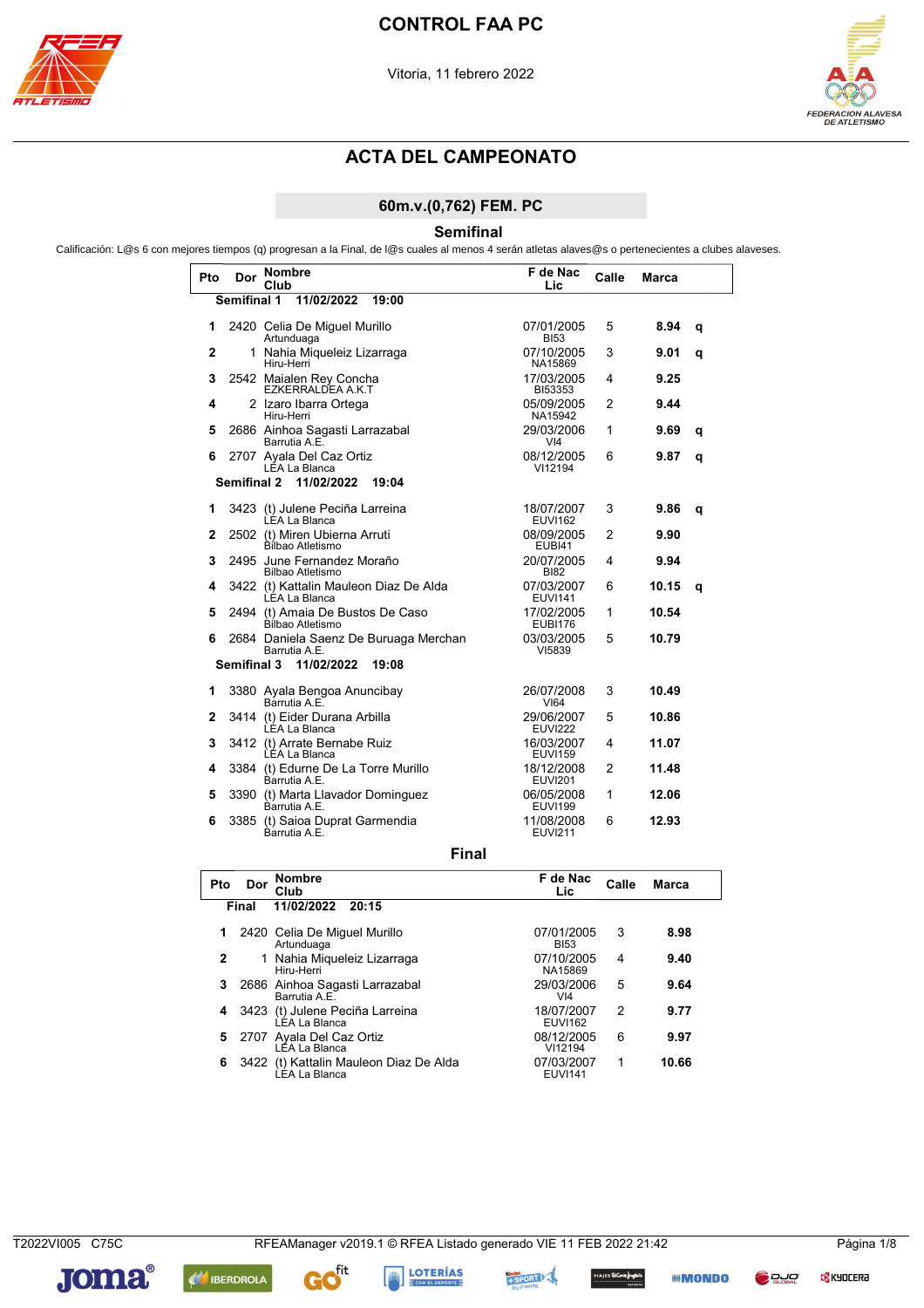



#### 60m.v.(0,84) FEM. PC

**Semifinal** 

Calificación: L@s 6 con mejores tiempos (q) progresan a la Final, de l@s cuales al menos 4 serán atletas alaves@s o pertenecientes a clubes alaveses.

|     |             | <b>Nombre</b>                                        | F de Nac                |       |              |   |  |
|-----|-------------|------------------------------------------------------|-------------------------|-------|--------------|---|--|
| Pto | Dor         | Club                                                 | Lic                     | Calle | <b>Marca</b> |   |  |
|     | Semifinal 1 | 11/02/2022<br>19:12                                  |                         |       |              |   |  |
|     |             | 1525 Laura San Juan Banko<br>Barrutia A.E.           | 11/03/2001<br>VI5626    | 3     | 8.85         | q |  |
| 2   |             | 1988 Maider Feo Infante<br>LEA La Blanca             | 01/10/2004<br>VI5783    | 5     | 9.60         | q |  |
| 3   |             | 1651 Leire Tobar Aguirre<br>Txindoki A.T.            | 05/04/2002<br>SS200799  | 4     | 9.73         | q |  |
|     |             | 3 Marina Rodriguez-almoño Frade<br>Ciudad de Lugones | 30/04/2004<br>O7834     | 2     | ΝP           |   |  |
|     |             | Semifinal 2 11/02/2022<br>19:15                      |                         |       |              |   |  |
|     |             | 1993 Ane Loyo Angulo<br>LEA La Blanca                | 25/08/2004<br>VI5790    | 4     | 10.04        | q |  |
| 2   | 1431        | (t) Nagore Garitagoitia Sarasua<br>Bilbao Atletismo  | 13/02/2002<br>EUBI52618 | 5     | 10.41        | q |  |
|     |             | 4 Nerea Alonso Alvarez<br>Ciudad de Lugones          | 09/09/2003<br>O7830     | 3     | ΝP           |   |  |
|     |             | Final                                                |                         |       |              |   |  |

Dor Nombre F de Nac Pto Calle **Marca** Lic Final 11/02/2022 20:20 11/03/2001 8.79 1525 Laura San Juan Banko  $\overline{3}$  $\mathbf{1}$ Barrutia A.E.  $V15626$ 01/10/2004<br>VI5783 1988 Maider Feo Infante<br>LEA La Blanca  $\overline{2}$  $\overline{4}$ 9.38 1651 Leire Tobar Aguirre  $\overline{\mathbf{3}}$ 05/04/2002 9.70 5 Txindoki A.T. SS200799 1993 Ane Loyo Angulo  $\overline{\mathbf{4}}$ 25/08/2004  $\overline{2}$ 9.72 LEA La Blanca VI5790 (t) Nagore Garitagoitia Sarasua<br>Bilbao Atletismo  $\overline{\mathbf{5}}$ 13/02/2002  $\,6$ 10.58 1431 EUBI52618

#### 60m.v.(0,91) SUB16 MASC. PC

**Semifinal** 

Calificación: Los 5 con mejores tiempos (q) progresan a la Final

| Pto | Dor              | <b>Nombre</b><br>Club                             | F de Nac<br>Lic.             | Calle | Marca     |          |
|-----|------------------|---------------------------------------------------|------------------------------|-------|-----------|----------|
|     | <b>Semifinal</b> | 11/02/2022<br>19:20                               |                              |       |           |          |
|     |                  | 3405 Asier Minguez Arbaizar<br>Barrutia A.E.      | 28/03/2008<br>VI63           | 4     | $9.4 - q$ |          |
|     |                  | 2 3406 (t) Haritz Pacios Morales<br>Barrutia A.E. | 14/06/2007<br><b>EUVI167</b> | 6     | $9.8 -$   | - q      |
|     | 3 3407           | (t) Ander Seara Madinabeitia<br>Barrutia A.E.     | 26/09/2008<br><b>EUVI202</b> | 3     | 10.2- q   |          |
|     |                  | 4 3402 (t) Asier Castro Correa<br>Barrutia A.E.   | 04/09/2007<br><b>EUVI185</b> | 5     | $10.6 -$  | <b>q</b> |
| 5   |                  | 3398 (t) Gorka Alonso Castilla<br>Barrutia A.E.   | 04/10/2008<br><b>EUVI205</b> | 2     | 11.3-     | a        |

T2022VI005 C75C

**C<mark>S</mark>** KYOCERA









Es ElCorlefrights

*IIII* **MONDO** 

**DRUC**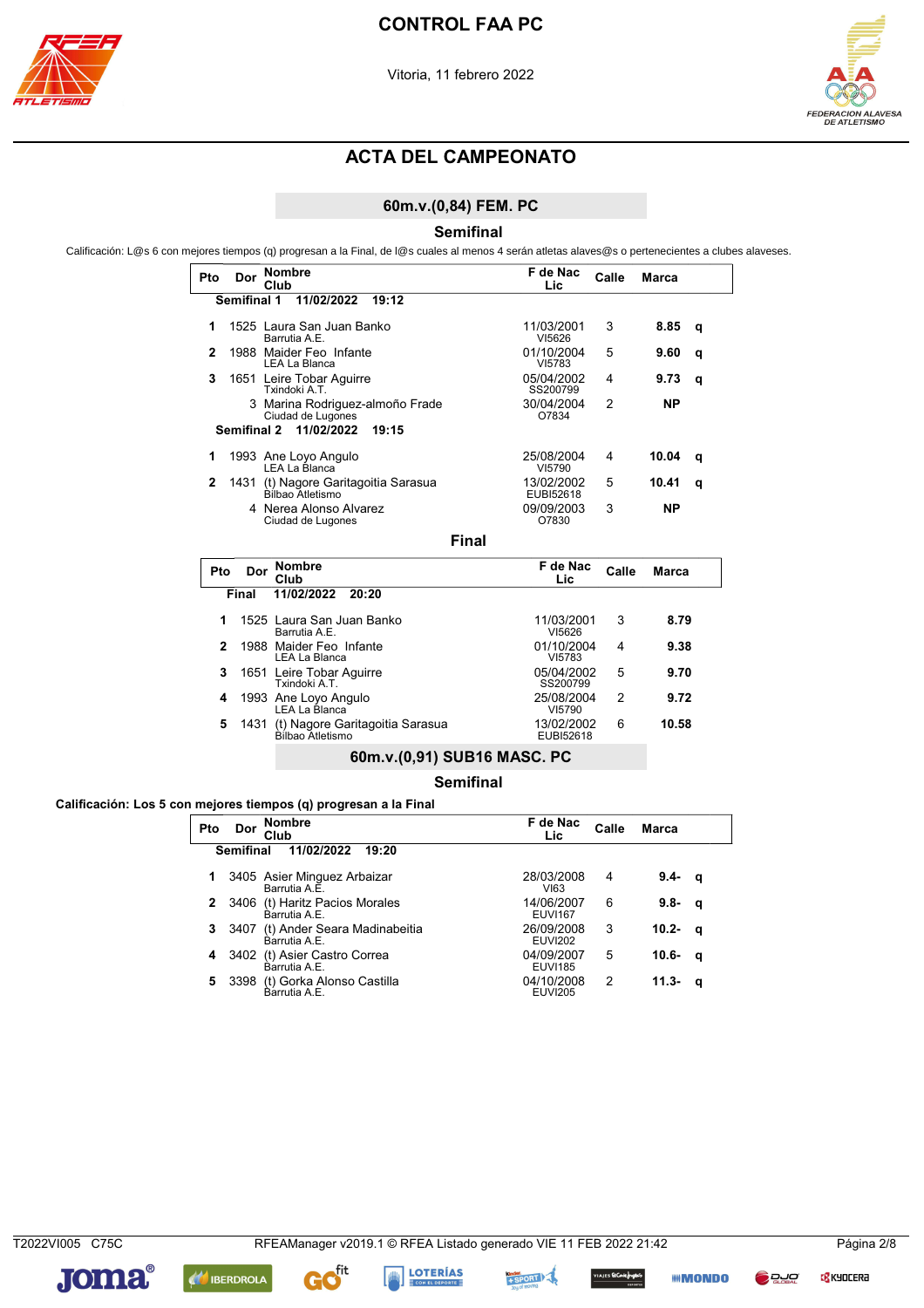





### 60m.v.(0,91) SUB16 MASC. PC

| Pto | Dor   | <b>Nombre</b><br>Club                           | F de Nac<br>Calle<br><b>Marca</b><br>Lic.               |
|-----|-------|-------------------------------------------------|---------------------------------------------------------|
|     | Final | 11/02/2022<br>20:25                             |                                                         |
|     |       | 3406 (t) Haritz Pacios Morales<br>Barrutia A F  | 11.16<br>14/06/2007<br>4<br><b>EUVI167</b>              |
| 2   |       | 3402 (t) Asier Castro Correa<br>Barrutia A.E.   | 5<br>12.06<br>04/09/2007<br><b>EUVI185</b>              |
| 3   |       | 3398 (t) Gorka Alonso Castilla<br>Barrutia A.E. | 6<br>12.38<br>04/10/2008<br><b>EUVI205</b>              |
|     | 3407  | (t) Ander Seara Madinabeitia<br>Barrutia A.E.   | 26/09/2008<br><b>DS RT22.6.2</b><br>2<br><b>EUVI202</b> |
|     |       | 3405 Asier Minguez Arbaizar<br>Barrutia A.E.    | 28/03/2008<br>3<br><b>NP</b><br>VI63                    |
|     |       |                                                 |                                                         |

### Semifinal 60m FEM. PC

Calificación: L@s 6 con mejores tiempos (q) progresan a la Final, de l@s cuales al menos 4 serán atletas alaves@s o pertenecientes a clubes alaveses.

| Pto | Dor                | <b>Nombre</b>                                        | F de Nac                       | Calle          | <b>Marca</b> |   |
|-----|--------------------|------------------------------------------------------|--------------------------------|----------------|--------------|---|
|     | Semifinal 1        | Club<br>11/02/2022<br>19:25                          | Lic                            |                |              |   |
|     |                    |                                                      |                                |                |              |   |
| 1   |                    | 1525 Laura San Juan Banko<br>Barrutia A.E.           | 11/03/2001<br>VI5626           | 4              | 7.91         | q |
| 2   |                    | 2495 June Fernandez Moraño<br>Bilbao Atletismo       | 20/07/2005<br><b>BI82</b>      | 6              | 8.17         | q |
| 3   |                    | 1988 Maider Feo Infante<br>LEA La Blanca             | 01/10/2004<br>VI5783           | 1              | 8.18         | q |
| 4   |                    | 1993 Ane Loyo Angulo<br>LEA La Blanca                | 25/08/2004<br>VI5790           | 5              | 8.28         |   |
| 5   |                    | 2 Izaro Ibarra Ortega<br>Hiru-Herri                  | 05/09/2005<br>NA15942          | 2              | 8.34         |   |
|     |                    | 294 Ana Gomez Saiz<br>Super Amara BAT                | 25/07/1999<br>SS19971          | 3              | <b>NP</b>    |   |
|     | <b>Semifinal 2</b> | 11/02/2022<br>19:28                                  |                                |                |              |   |
| 1   |                    | 2705 Aitana Chamorro Da Conceiçao<br>LEA La Blanca   | 04/05/2005<br>VI5874           | 3              | 8.18         | q |
| 2   |                    | 3387 Avril Gomez Cantero<br>Barrutia A.E.            | 21/06/2007<br>VI51             | 2              | 8.19         | q |
| 3   |                    | 1994 Amaia Blanca Marco Nafria<br>LEA La Blanca      | 17/09/2004<br>VI5863           | 4              | 8.22         | q |
| 4   |                    | 1985 Iratxe Arrizabalaga Azcoitia<br>LEA La Blanca   | 23/08/2004<br>VI5786           | 5              | 8.24         |   |
| 4   |                    | 2722 Uxue Valor Posse<br><b>LEA La Blanca</b>        | 08/09/2006<br>VI40             | 6              | 8.24         |   |
| 6   |                    | 1522 Estibaliz Garcia De La Fuente<br>Barrutia A.E.  | 08/05/2000<br>VI5729           | 1              | 8.29         |   |
|     | <b>Semifinal 3</b> | 11/02/2022<br>19:31                                  |                                |                |              |   |
| 1   |                    | 2681 Ane Jauregui Mediavilla<br>Barrutia A.E.        | 19/08/2006<br>VI3              | 5              | 8.30         |   |
| 2   |                    | 3418 Lidia Igartua Pz De Arrilucea<br>LEA La Blanca  | 07/07/2007<br>V <sub>43</sub>  | 6              | 8.35         |   |
| 3   |                    | 2494 (t) Amaia De Bustos De Caso<br>Bílbao Atletismo | 17/02/2005<br><b>EUBI176</b>   | 4              | 8.38         |   |
| 4   |                    | 2707 Ayala Del Caz Ortiz<br>LÉA La Blanca            | 08/12/2005<br>VI12194          | $\overline{2}$ | 8.52         |   |
|     |                    | 2686 Ainhoa Sagasti Larrazabal<br>Barrutia A.E.      | 29/03/2006<br>VI4              | 1              | <b>NP</b>    |   |
|     |                    | 1972 Ane Castillo Lorente<br>Barrutia A.E.           | 31/08/2003<br>VI <sub>19</sub> | 3              | <b>NP</b>    |   |

**C<mark>S</mark>** KYOCERA



**AN** IBERDROLA

G



s **EtCorlefnges**s

**IIII MONDO** 

Pada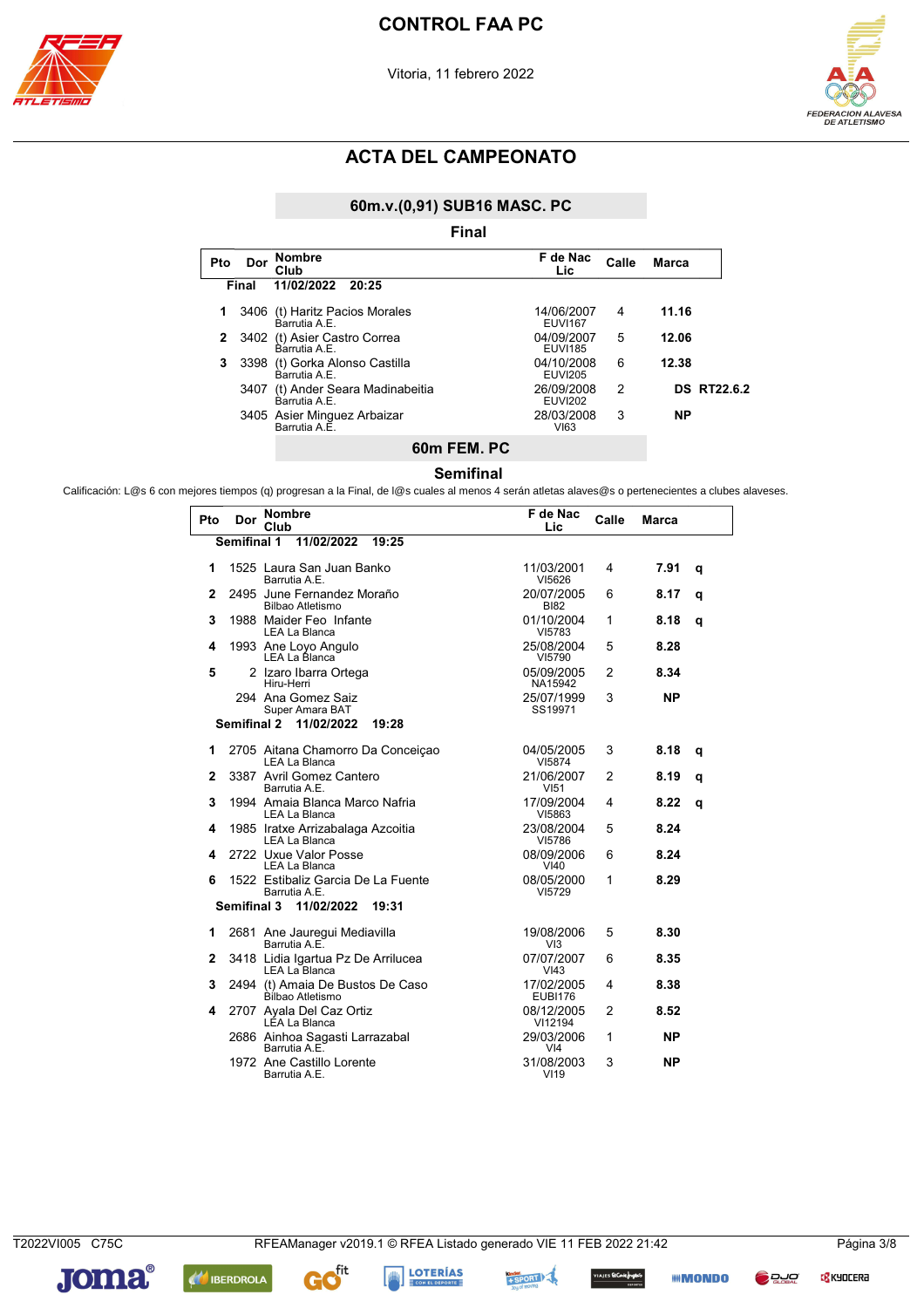



#### 60m FEM. PC

Semifinal

Calificación: L@s 6 con mejores tiempos (q) progresan a la Final, de l@s cuales al menos 4 serán atletas alaves@s o pertenecientes a clubes alaveses.

| Pto | Dor         | Nombre<br>Club                                                | F de Nac<br>Lic              | Calle | Marca |  |
|-----|-------------|---------------------------------------------------------------|------------------------------|-------|-------|--|
|     | Semifinal 4 | 11/02/2022<br>19:34                                           |                              |       |       |  |
| 1   |             | 2540 (t) Iraia Pérez Román<br>ÈZKERRALDEA A.K.T               | 17/04/2005<br>EUBI53861      | 2     | 8.56  |  |
| 2   |             | 2704 (t) Eider Cartelle Perez<br>LEA La Blanca                | 16/08/2005<br>EUVI12185      | 4     | 8.64  |  |
| 3   |             | 2502 (t) Miren Ubierna Arruti<br><b>Bilbao Atletismo</b>      | 08/09/2005<br><b>EUBI41</b>  | 1     | 8.75  |  |
| 4   | 3321        | (t) Arrate Ugartetxea Muelas<br>Atletico Getxo                | 25/04/2007<br><b>EUBI446</b> | 6     | 8.75  |  |
| 5   |             | 2684 Daniela Saenz De Buruaga Merchan<br>Barrutia A.E.        | 03/03/2005<br>VI5839         | 3     | 8.87  |  |
|     |             | 2687 Yaiza Sojo Martin<br>Barrutia A.E.                       | 04/03/2006<br>VI45           | 5     | ΝP    |  |
|     | Semifinal 5 | 11/02/2022<br>19:37                                           |                              |       |       |  |
| 1   |             | 2714 (t) Oihane Molinos Aldeano<br>LEA La Blanca              | 25/08/2006<br><b>EUVI115</b> | 2     | 8.83  |  |
| 2   | 3381        | (t) Lujan Bengoa Anuncibay<br>Barrutia A.E.                   | 04/02/2007<br>EUVI164        | 5     | 8.83  |  |
| 3   |             | 1989 (t) Estibaliz Garcia Domingo<br>LEA La Blanca            | 23/06/2004<br>EUVI12150      | 6     | 8.85  |  |
| 3   |             | 1524 (t) Yanire Martin Martin<br>Barrutia A.E.                | 26/06/2001<br>VI5671         | 4     | 8.85  |  |
| 5   |             | 1990 Alazne Garcia Salguero<br>LEA La Blanca                  | 09/06/2004<br>VI5853         | 3     | 8.85  |  |
|     |             | 3378 (t) Iraia Alvez Domaika<br>Barrutia A.E.                 | 23/12/2007<br><b>EUVI172</b> | 1     | ΝP    |  |
|     | Semifinal 6 | 11/02/2022<br>19:40                                           |                              |       |       |  |
| 1   |             | 3452 (t) Aitana Pereda Riaño<br>LEA La Blanca                 | 15/06/2008<br><b>EUVI246</b> | 5     | 8.68  |  |
| 2   |             | 3382 (t) Alai Beobide Izagirre<br>Barrutia A.E.               | 22/05/2007<br><b>EUVI169</b> | 2     | 8.75  |  |
| 3   |             | 2676 (t) Ane De Pablo Diaz De Otazu<br>Barrutia A.E.          | 16/07/2006<br>EUVI19         | 6     | 8.98  |  |
| 4   |             | 3392 (t) Ane Okina Aragon<br>Barrutia A.E.                    | 28/05/2007<br><b>EUVI165</b> | 1     | 9.03  |  |
| 5   |             | 3425 (t) Anina Vandenbergh Susunaga<br>LEA La Blanca          | 19/01/2007<br><b>EUVI195</b> | 4     | 9.25  |  |
| 6   |             | 3413 (t) Nerea Buesa Cid<br><b>LEA La Blanca</b>              | 13/02/2007<br><b>EUVI221</b> | 3     | 9.42  |  |
|     | Semifinal 7 | 11/02/2022<br>19:43                                           |                              |       |       |  |
| 1   |             | 3393 (t) Jone Ruiz Puebla<br>Barrutia A.E.                    | 20/06/2007<br><b>EUVI168</b> | 5     | 8.64  |  |
| 2   |             | 3419 (t) Lola Iglesias Ortiz De Arri<br>LEA La Blanca         | 12/11/2007<br><b>EUVI173</b> | 1     | 9.02  |  |
| 3   |             | 3397 (t) Marina Zuleica Betolaza<br>Barrutia A.E.             | 24/08/2007<br><b>EUVI189</b> | 6     | 9.08  |  |
| 4   |             | 3417 (t) Celia Garcia Trepiana<br>LEA La Blanca               | 16/02/2007<br><b>EUVI226</b> | 4     | 9.47  |  |
| 5   |             | 3386 (t) Irati Garate Alonso<br>Barrutia A.E.                 | 30/08/2007<br><b>EUVI191</b> | 2     | 9.55  |  |
| 6   |             | 3388 (t) Carla Gonzalez Paisan<br>Barrutia A.E.               | 30/09/2007<br><b>EUVI192</b> | 3     | 10.01 |  |
|     | Semifinal 8 | 11/02/2022<br>19:46                                           |                              |       |       |  |
| 1   |             | 1431 (t) Nagore Garitagoitia Sarasua<br>Bilbao Atletismo      | 13/02/2002<br>EUBI52618      | 4     | 8.77  |  |
| 2   |             | 3383 (t) Paula De La Llera Garcia<br>Barrutia A.E.            | 11/05/2008<br><b>EUVI210</b> | 1     | 8.95  |  |
| 3   |             | 3440 (t) Olaia Fernandez De Alaiza Ibargutxi<br>LÉA La Blanca | 29/08/2007<br><b>EUVI230</b> | 3     | 9.36  |  |
| 4   |             | 3421 (t) Alejandra Martina Javier Sanabria<br>LÉA La Blanca   | 04/04/2007<br><b>EUVI196</b> | 5     | 9.56  |  |
| 5   |             | 3394 (t) Uxue Ruiz De Lezana Perez<br>Barrutia A.E.           | 31/12/2007<br><b>EUVI190</b> | 2     | 9.58  |  |
|     |             | 1 Nahia Miqueleiz Lizarraga<br>Hiru-Herri                     | 07/10/2005<br>NA15869        | 6     | NΡ    |  |

T2022VI005 C75C RFEAManager v2019.1 © RFEA Listado generado VIE 11 FEB 2022 21:42



G





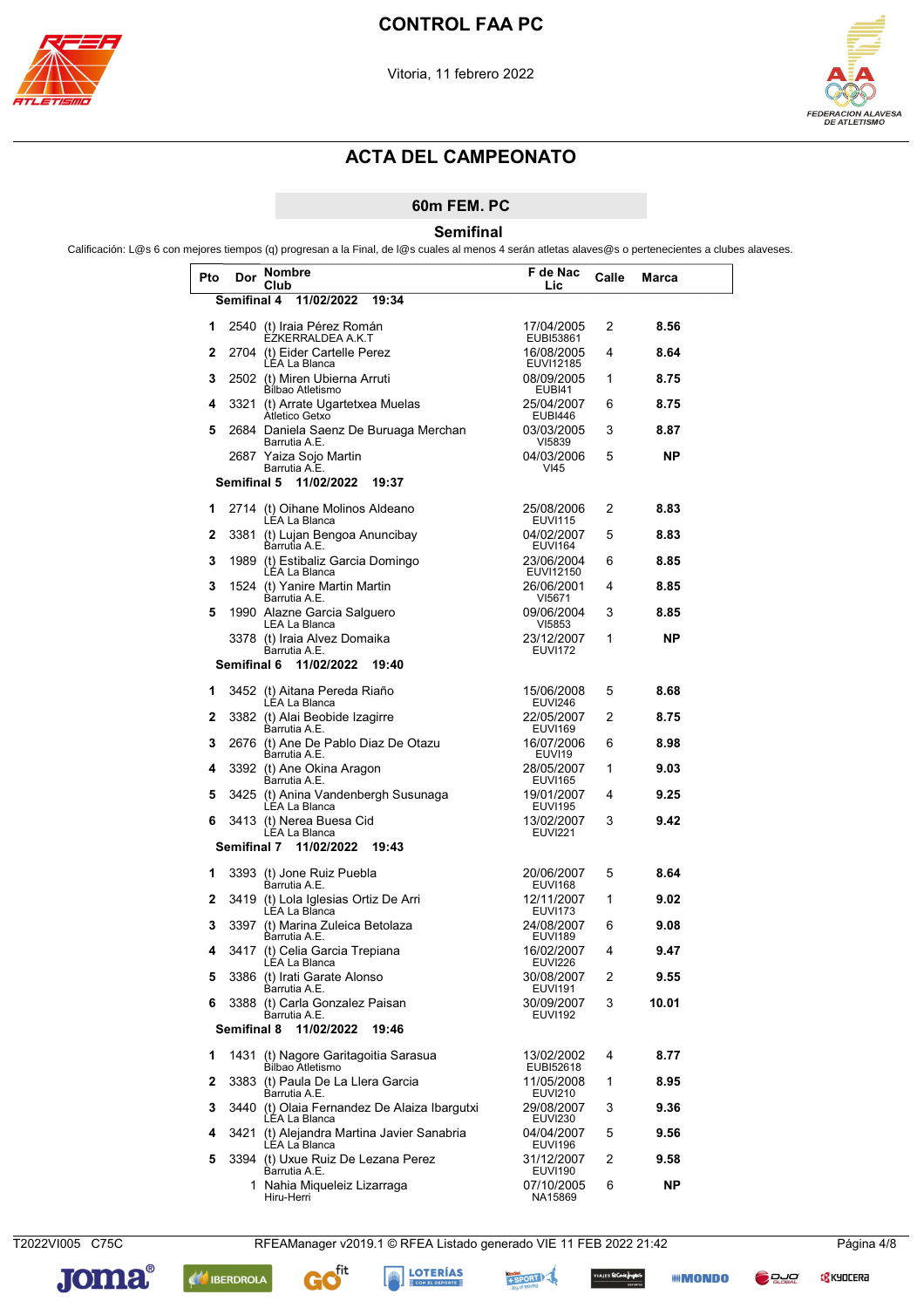



60m FEM. PC

|     |       | Final                                              |                           |               |              |
|-----|-------|----------------------------------------------------|---------------------------|---------------|--------------|
| Pto | Dor   | <b>Nombre</b><br>Club                              | F de Nac<br>Lic           | Calle         | <b>Marca</b> |
|     | Final | 11/02/2022<br>20:35                                |                           |               |              |
|     |       | 1525 Laura San Juan Banko<br>Barrutia A.E.         | 11/03/2001<br>VI5626      | 3             | 7.91         |
| 2   |       | 2495 June Fernandez Moraño<br>Bilbao Atletismo     | 20/07/2005<br><b>BI82</b> | 4             | 8.07         |
| 3   |       | 1988 Maider Feo Infante<br>LEA La Blanca           | 01/10/2004<br>VI5783      | $\mathcal{P}$ | 8.11         |
|     |       | 3387 Avril Gomez Cantero<br>Barrutia A.E.          | 21/06/2007<br>VI51        | 6             | 8.19         |
| 5   |       | 1994 Amaia Blanca Marco Nafria<br>LEA La Blanca    | 17/09/2004<br>VI5863      | 1             | 8.24         |
| 6   |       | 2705 Aitana Chamorro Da Conceição<br>LEA La Blanca | 04/05/2005<br>VI5874      | 5             | 8.30         |

### 60m MASC. PC

#### **Semifinal**

Calificación: L@s 6 con mejores tiempos (q) progresan a la Final, de l@s cuales al menos 4 serán atletas alaves@s o pertenecientes a clubes alaveses.

| Pto          | Dor                | <b>Nombre</b><br>Club                                  | F de Nac<br>Lic              | Calle          | <b>Marca</b> |          |
|--------------|--------------------|--------------------------------------------------------|------------------------------|----------------|--------------|----------|
|              | <b>Semifinal 1</b> | 11/02/2022<br>19:50                                    |                              |                |              |          |
| 1            |                    | 1530 Eugenio Moreda Marquinez<br>Barrutia A F          | 13/01/2000<br>VI3610         | 6              | 7.21         | q        |
| $\mathbf{2}$ |                    | 188 Julen Ortiz De Urbina Fuertes<br>Atmo. Portugalete | 02/11/1996<br>VI3547         | 3              | 7.23         | q        |
| 3            |                    | 1532 Dimitri Rico Vitoria<br>Barrutia A.E.             | 15/06/2000<br>VI5655         | 1              | 7.39         |          |
|              |                    | 5 Adrian Rodriguez Garcia<br>Alcampo Scorpio 71        | 07/11/1996<br>S593           | 4              | NP.          |          |
|              |                    | 6 Martin Adu Akorli<br>At. Intec-Zoiti                 | 12/09/2000<br>AR3669         | 2              | <b>NP</b>    |          |
|              |                    | 1443 Raul Santirso Fernandez<br>Atmo. Portugalete      | 17/05/2000<br><b>BI243</b>   | 5              | <b>NP</b>    |          |
|              |                    | Semifinal 2 11/02/2022<br>19:53                        |                              |                |              |          |
| 1            |                    | 1533 Oscar Rivas Fang<br>Barrutia A.E.                 | 03/07/2000<br>VI65           | 3              | 7.33         | q        |
| $\mathbf{2}$ |                    | 1527 Carlos Botana Mtz De Ibarreta<br>Barrutia A.E.    | 14/11/2000<br><b>VI27</b>    | 6              | 7.35         | q        |
| 3            |                    | 3307 (t) Aiert Goikoetxea Orbe<br>Atletico Getxo       | 23/05/2007<br><b>EUBI599</b> | 1              | 7.52         |          |
| 4            |                    | 2415 (t) Aitor Vázquez Monasterio<br>Artunduaga        | 24/02/2005<br>EUBI53850      | $\overline{2}$ | 7.53         |          |
| 5            |                    | 19 Iago Hermida Beneitez<br>Durango Kirol Taldea       | 21/07/1989<br><b>BI114</b>   | 5              | 7.55         |          |
|              |                    | 1979 Aingeru Martinez Gastón<br>Barrutia A.E.          | 19/04/2003<br>VI18           | 4              | DS           | RT16.7.1 |

T2022VI005 C75C

**C<mark>S</mark>** KYOCERA



**AN IBERDROLA** 







**III** MONDO **D** DJO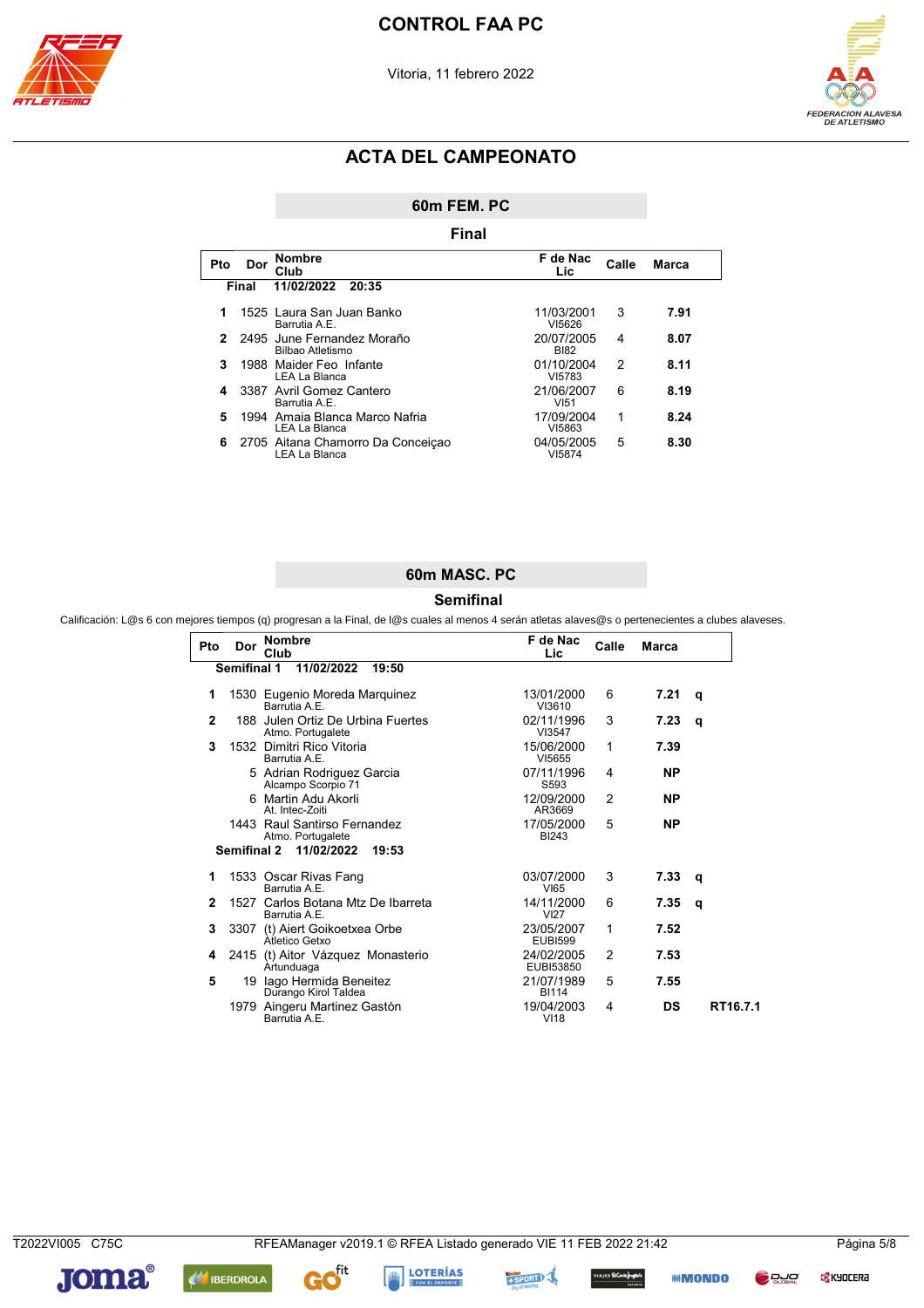



### 60m MASC. PC

Semifinal

Calificación: L@s 6 con mejores tiempos (q) progresan a la Final, de l@s cuales al menos 4 serán atletas alaves@s o pertenecientes a clubes alaveses.

| Pto          | Dor                | Nombre<br>Club                                             | F de Nac<br>Lic                | Calle | Marca     |   |
|--------------|--------------------|------------------------------------------------------------|--------------------------------|-------|-----------|---|
|              | <b>Semifinal 3</b> | 11/02/2022<br>19:56                                        |                                |       |           |   |
| 1            |                    | 2007 (t) Garai Martinez De Santos Gomez<br>LEA La Blanca   | 22/05/2004<br>EUVI65           | 3     | 7.57      |   |
| $\mathbf{2}$ |                    | 2134 (t) Jon Turrado Perez<br>Tolosa C.F.                  | 03/01/2004<br><b>EUSS52806</b> | 6     | 7.58      |   |
| 3            |                    | 3432 Xabier Loyo Angulo<br>LEA La Blanca                   | 13/04/2007<br>VI <sub>54</sub> | 4     | 7.60      |   |
| 4            |                    | 3308 (t) Xabier Lopez Madariaga<br>Atletico Getxo          | 17/02/2007<br><b>EUBI482</b>   | 5     | 7.61      |   |
| 5            | 3301               | (t) Iker Acosta Fernandez<br>Atletico Getxo                | 02/12/2007<br><b>EUBI623</b>   | 1     | 7.73      |   |
| 6            |                    | 1531 Jorge Olave Ortiz De Pinedo<br>Barrutia A.E.          | 23/11/2002<br>VI5696           | 2     | 7.78      |   |
|              | Semifinal 4        | 11/02/2022<br>19:59                                        |                                |       |           |   |
| 1            |                    | 2724 (t) Julen Aja Gomez<br>LEA La Blanca                  | 26/07/2005<br><b>EUVI134</b>   | 4     | 7.72      |   |
| $\mathbf{2}$ | 1441               | (t) Iñigo Gorostiza Acerete<br>Atmo. Portugalete           | 30/05/2002<br>EUBI52488        | 3     | 7.73      |   |
| 3            |                    | 51 Julen Laurentzi Del Campo Alea<br>Atmo. Portugalete     | 09/08/1994<br>BI20392          | 2     | 7.86      |   |
| 4            |                    | 2729 (t) Mikel Lopez De Pariza Martin<br>LÉA La Blanca     | 02/05/2005<br>EUVI17           | 6     | 7.94      |   |
| 5            |                    | 3436 James Allen Ross Berdonces<br>LEA La Blanca           | 24/04/2007<br>VI <sub>57</sub> | 5     | 7.96      |   |
| 6            |                    | 2726 (t) Izei Gonzalez De Heredia Vadillo<br>LEA La Blanca | 09/01/2006<br><b>EUVI118</b>   | 1     | 8.33      |   |
|              | <b>Semifinal 5</b> | 11/02/2022<br>20:02                                        |                                |       |           |   |
| 1            |                    | 2730 (t) Alejandro Moreno Lopez<br>LÉA La Blanca           | 22/10/2005<br><b>EUVI116</b>   | 5     | 7.93      |   |
| 2            |                    | 3431 (t) Jon Igartua Dominguez<br>LÉA La Bl̃anca           | 07/02/2007<br><b>EUVI218</b>   | 6     | 8.20      |   |
| 3            |                    | 1888 (t) Unai Mendinueta Chavarri<br>Atletico Getxo        | 30/05/2004<br>EUBI53775        | 3     | 8.45      |   |
| 4            |                    | 3435 (t) Julen Rodriguez De Yurre Buesa<br>LEA La Blanca   | 14/07/2007<br><b>EUVI163</b>   | 4     | 8.61      |   |
| 5            | 3433               | (t) Hegoi Martinez De La Hidalga Azcoaga<br>LEA La Blanca  | 01/09/2007<br><b>EUVI174</b>   | 1     | 8.78      |   |
|              |                    | 1893 (e) (t) Dafeng Ye<br>Atletico Getxo                   | 25/02/2004<br><b>EUBI619</b>   | 2     | ΝP        |   |
|              | Semifinal 6        | 11/02/2022<br>20:05                                        |                                |       |           |   |
| 1            |                    | 7 Oscar Urdanoz Caudevilla<br>Grupompleo Pamplona At       | 07/08/1994<br>NA14261          | 1     | 7.12      | q |
| 2            |                    | 1416 Paul Ubierna Arruti<br>Durango Kirol Taldea           | 06/12/2001<br>BI53179          | 6     | 7.18      | q |
| 3            |                    | 2725 (t) Lander Chasco Muñoz<br>LEA La Blanca              | 25/08/2006<br><b>EUVI101</b>   | 3     | 7.59      |   |
| 4            |                    | 2733 (t) Mauricio Restrepo Bolaños<br>LEA La Blanca        | 07/08/2006<br><b>EUVI106</b>   | 2     | 8.04      |   |
| 5            | 3400               | (t) Martin Barandiaran Arevalo<br>Barrutia A.E.            | 24/06/2008<br><b>EUVI204</b>   | 4     | 8.43      |   |
|              | 3444               | (t) Ruben Martinez Borrego<br>LEA La Blanca                | 07/01/2007<br><b>EUVI234</b>   | 5     | <b>NP</b> |   |

**C<mark>S</mark>** KYOCERA



**AN IBERDROLA** 



ces **EtCanlefrigad**io).<br>متحصون

**IIII MONDO** 

**D** DJO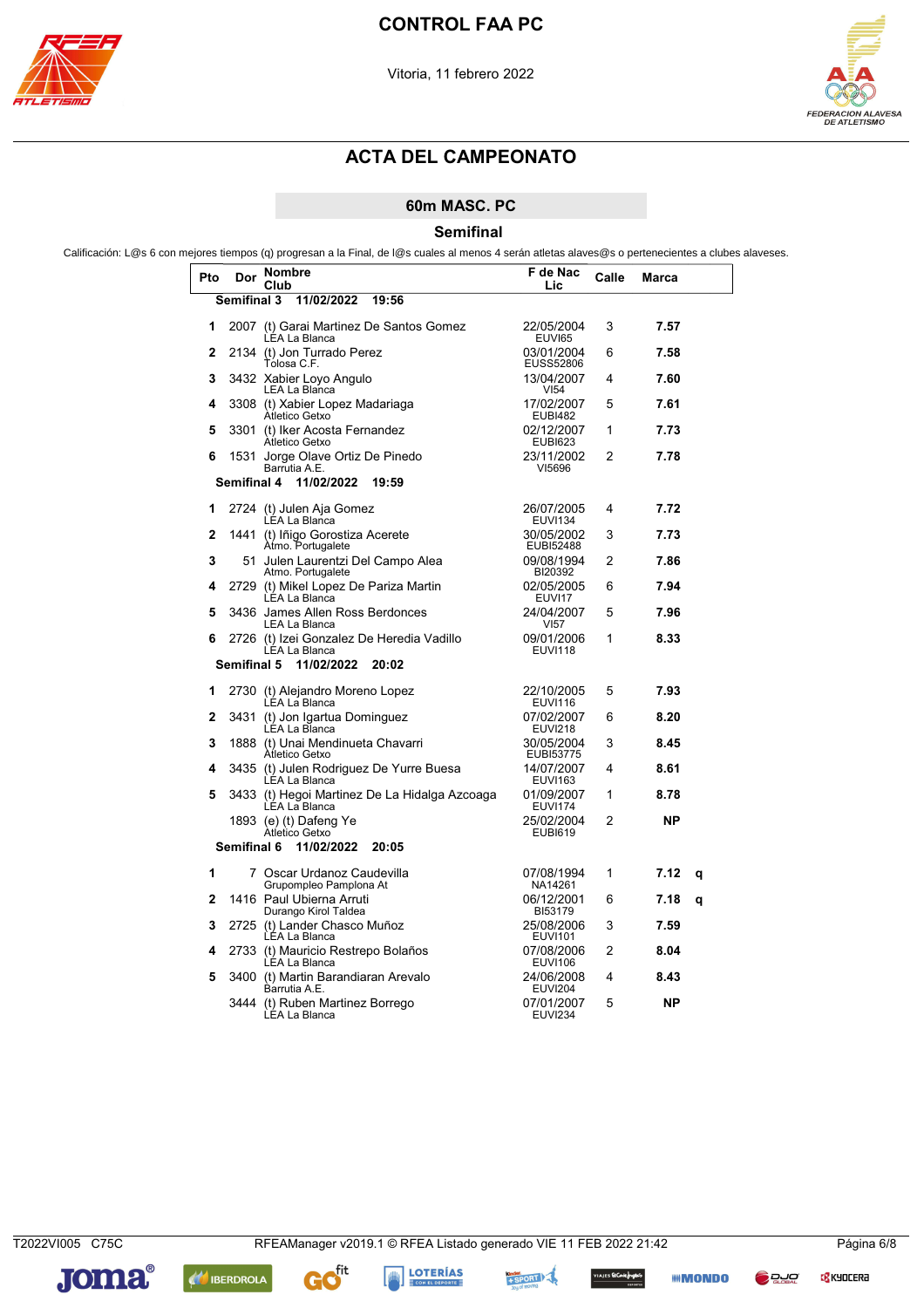



60m MASC. PC

|     |                   |      |                                                  | Final                                                                                                |                              |       |       |       |
|-----|-------------------|------|--------------------------------------------------|------------------------------------------------------------------------------------------------------|------------------------------|-------|-------|-------|
| Pto |                   | Club | Dor Nombre                                       |                                                                                                      | F de Nac<br>Lic              | Calle |       | Marca |
|     | Final             |      | 11/02/2022                                       | 20:40                                                                                                |                              |       |       |       |
| 1   |                   |      |                                                  | 7 Oscar Urdanoz Caudevilla<br>Grupompleo Pamplona At                                                 | 07/08/1994<br>NA14261        | 3     |       | 7.20  |
| 2   |                   |      | Barrutia A.E.                                    | 1530 Eugenio Moreda Marquinez                                                                        | 13/01/2000<br>VI3610         | 5     |       | 7.21  |
| 3   |                   |      | 1416 Paul Ubierna Arruti<br>Durango Kirol Taldea |                                                                                                      | 06/12/2001<br><b>BI53179</b> | 4     |       | 7.23  |
| 4   |                   |      | Atmo. Portugalete                                | 188 Julen Ortiz De Urbina Fuertes                                                                    | 02/11/1996<br>VI3547         | 2     |       | 7.25  |
| 5   |                   |      | 1533 Oscar Rivas Fang<br>Barrutia A.E.           |                                                                                                      | 03/07/2000<br>VI65           | 1     |       | 7.38  |
| 6   |                   |      | Barrutia A.E.                                    | 1527 Carlos Botana Mtz De Ibarreta                                                                   | 14/11/2000<br>VI27           | 6     |       | 7.52  |
|     |                   |      |                                                  | <b>Altura MASC, PC</b>                                                                               |                              |       |       |       |
|     | Pto               | Dor  | Nombre                                           |                                                                                                      | F de Nac                     |       | Marca |       |
|     | Final             |      | Club<br>11/02/2022                               | 19:00                                                                                                | Lic                          |       |       |       |
|     | 1                 | 3431 | LÉA La Bl̃anca                                   | (t) Jon Igartua Dominguez                                                                            | 07/02/2007<br><b>EUVI218</b> |       | 1.52  |       |
|     | 2                 |      | Barrutia A.E.                                    | 1.40 O/1.46 O/1.52 XXO/1.58 XXX<br>3407 (t) Ander Seara Madinabeitia                                 | 26/09/2008<br><b>EUVI202</b> |       | 1.52  |       |
|     | 3                 |      | LEA La Blanca                                    | 1.40 O/1.46 XO/1.52 XXO/1.58 XXX<br>3435 (t) Julen Rodriguez De Yurre Buesa                          | 14/07/2007<br><b>EUVI163</b> |       | 1.46  |       |
|     | 4                 |      | 1.40 XO/1.46 XO/1.52 XXX<br>Barrutia A.E.        | 3398 (t) Gorka Alonso Castilla                                                                       | 04/10/2008<br><b>EUVI205</b> | 1.40  |       |       |
|     | 1.40 O/1.46 XXX   |      |                                                  |                                                                                                      |                              |       |       |       |
|     |                   |      |                                                  | <b>Altura FEM, PC</b>                                                                                |                              |       |       |       |
|     | Pto               | Dor  | <b>Nombre</b><br>Club                            |                                                                                                      | F de Nac<br>Lic              |       | Marca |       |
|     | Final             |      | 11/02/2022                                       | 19:00                                                                                                |                              |       |       |       |
|     | 1                 |      | Barrutia A.E.                                    | 2686 Ainhoa Sagasti Larrazabal                                                                       | 29/03/2006<br>VI4            |       | 1.49  |       |
|     | 2                 |      | LEA La Blanca                                    | 1.20 -/1.25 -/1.30 -/1.35 O/1.40 O/1.43 O/1.46 O/1.49 XO/1.52 XXX<br>2722 Uxue Valor Posse           | 08/09/2006<br>$V$ I40        |       | 1.46  |       |
|     | 3                 |      | LEA La Blanca                                    | 1.20 O/1.25 O/1.30 O/1.35 O/1.40 O/1.43 XXO/1.46 XXO/1.49 XXX<br>3425 (t) Anina Vandenbergh Susunaga | 19/01/2007<br><b>EUVI195</b> |       | 1.35  |       |
|     | 4                 |      | Barrutia A.E.                                    | 1.20 XO/1.25 O/1.30 O/1.35 O/1.40 XXX<br>3380 Ayala Bengoa Anuncibay                                 | 26/07/2008<br>VI64           |       | 1.35  |       |
|     |                   |      | Barrutia A.E.                                    | 1.20 -/1.25 O/1.30 O/1.35 XO/1.40 XXX<br>5 3378 (t) Iraia Alvez Domaika                              | 23/12/2007<br><b>EUVI172</b> |       | 1.30  |       |
|     |                   |      | 1.20 O/1.25 O/1.30 O/1.35 XXX<br>LEA La Blanca   | 6 3417 (t) Celia Garcia Trepiana                                                                     | 16/02/2007<br><b>EUVI226</b> |       | 1.20  |       |
|     | 1.20 XXO/1.25 XXX |      | Barrutia A.E.                                    | 2687 Yaiza Sojo Martin                                                                               | 04/03/2006<br>VI45           |       | ΝP    |       |

T2022VI005 C75C

**C** KYOCERA

**BLUC** 



Gofit **AN IBERDROLA** 





**AJES El Conte frigados**<br>Alternativ

**IIII MONDO**